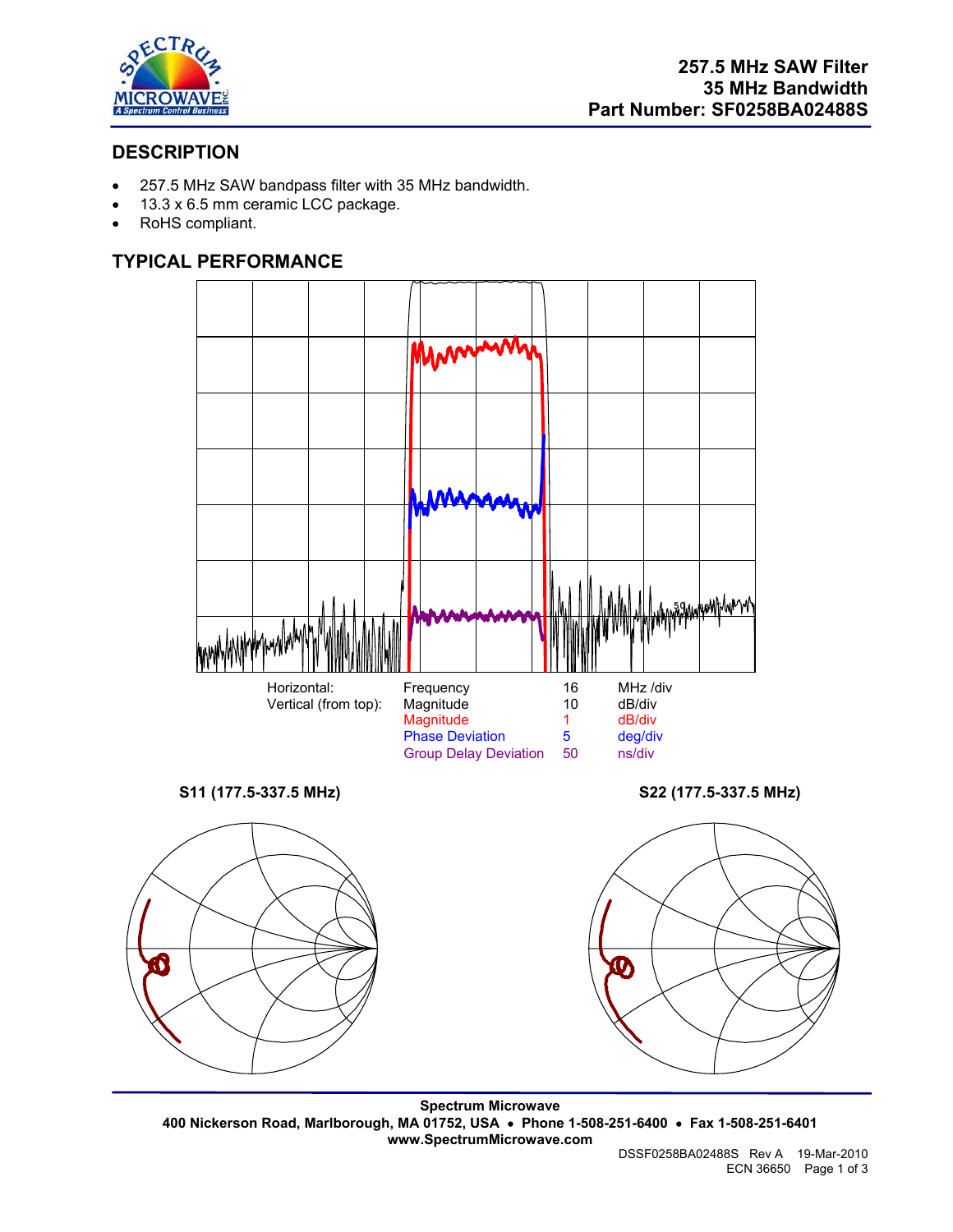

#### **SPECIFICATION**

| <b>Parameter</b>                                        | <b>Min</b> | <b>Typ</b> | <b>Max</b> | <b>Units</b> |
|---------------------------------------------------------|------------|------------|------------|--------------|
| Center Frequency, F <sub>c</sub>                        |            | 257.5      |            | <b>MHz</b>   |
| Minimum Insertion Loss <sup>1</sup>                     |            | 21.4       | 23         | dB           |
| Lower 1.5 dB band Edge <sup>3</sup>                     |            | 238.8      | 240.0      | <b>MHz</b>   |
| Upper 1.5 dB band Edge $3$                              | 275.0      | 276.2      |            | <b>MHz</b>   |
| Lower 45 dB band Edge <sup>3</sup>                      | 235.4      | 236.3      |            | <b>MHz</b>   |
| Upper 45 dB band Edge <sup>3</sup>                      |            | 278.8      | 279.6      | <b>MHz</b>   |
| Relative Attenuation (Fc/2 to 235.5 MHz) <sup>3</sup>   | 45         | 54         |            | dB           |
| Relative Attenuation (279.5 to 1.5*Fc MHz) <sup>3</sup> | 45         | 54         |            | dB           |
| <b>Absolute Delay</b>                                   |            | 0.99       | 1.00       | <b>us</b>    |
| Amplitude Ripple <sup>2</sup>                           |            | 0.9        | 1.5        | $dB$ p-p     |
| Amplitude Ripple (any 1.25 MHz BW)                      |            | 0.42       | 0.5        | $dB$ $p-p$   |
| Source/Load Impedance (differential)                    | 50         |            | ohms       |              |
| <b>Temperature Coefficient of Frequency</b>             | -82        |            | ppm/°C     |              |
| <b>Ambient Temperature</b>                              |            | 40         |            | $^{\circ}$ C |

Notes: 1. Measured with  $50\Omega$  analyzer.

2. Measured within the 1 dB bandwidth over temperature.

3. Measured relative to the Insertion Loss Value.

### **MAXIMUM RATINGS**

| Parameter                   | Min | мах |        |
|-----------------------------|-----|-----|--------|
| Storage Temperature Range   | -40 | 85  | $\sim$ |
| Operating Temperature Range | -10 | 80  | $\sim$ |
| Input Power Level           |     | +10 | dBm    |

# **MATCHING CIRCUIT**



Note: Matching components are not required.